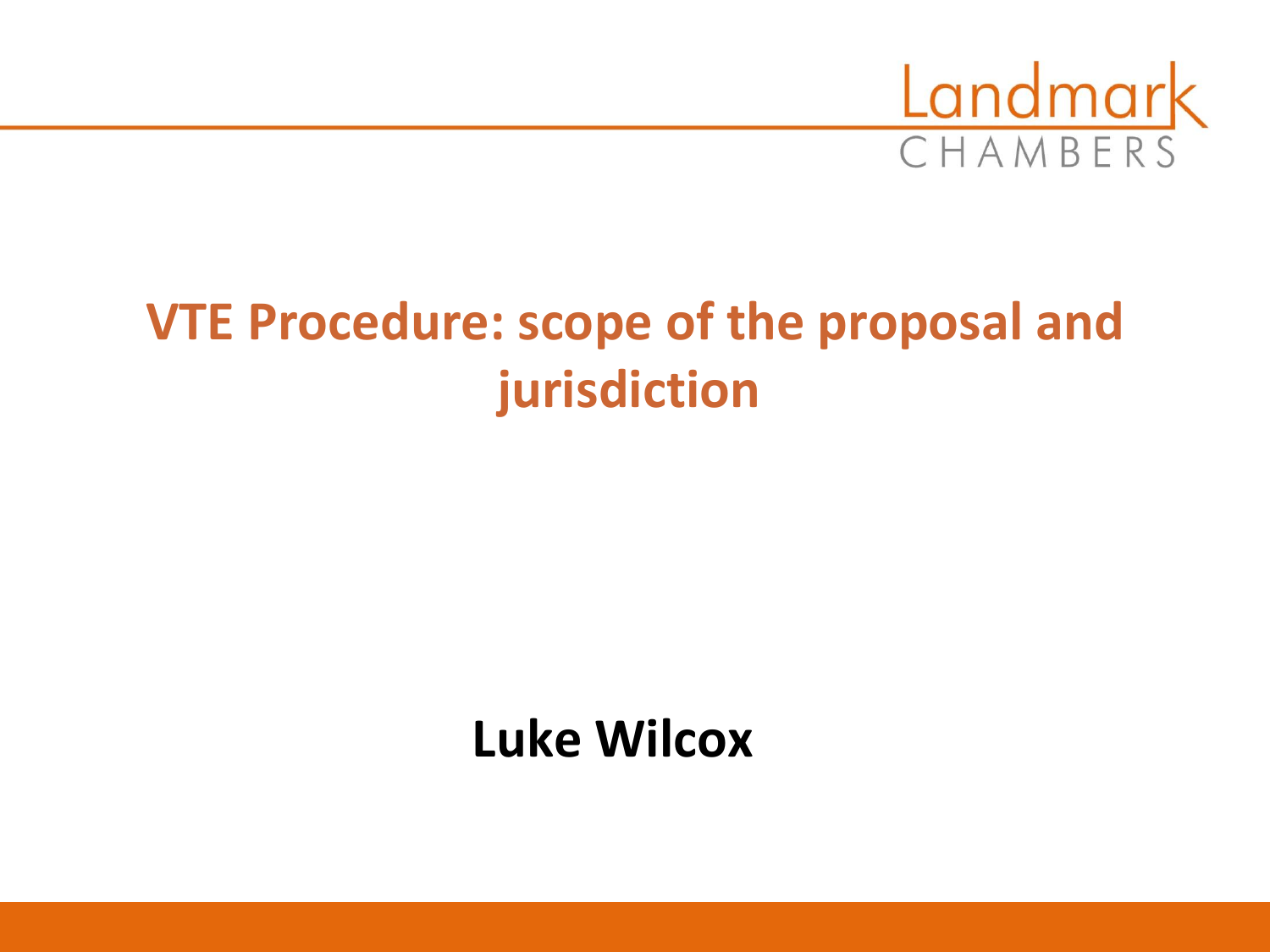### **Topics Covered**

- A brief overview of the relevant legislation
- The case law on the VTE's jurisdiction, and how the proposal affects this
- The state of play today, and how to safeguard your client's position
- Completion notice appeals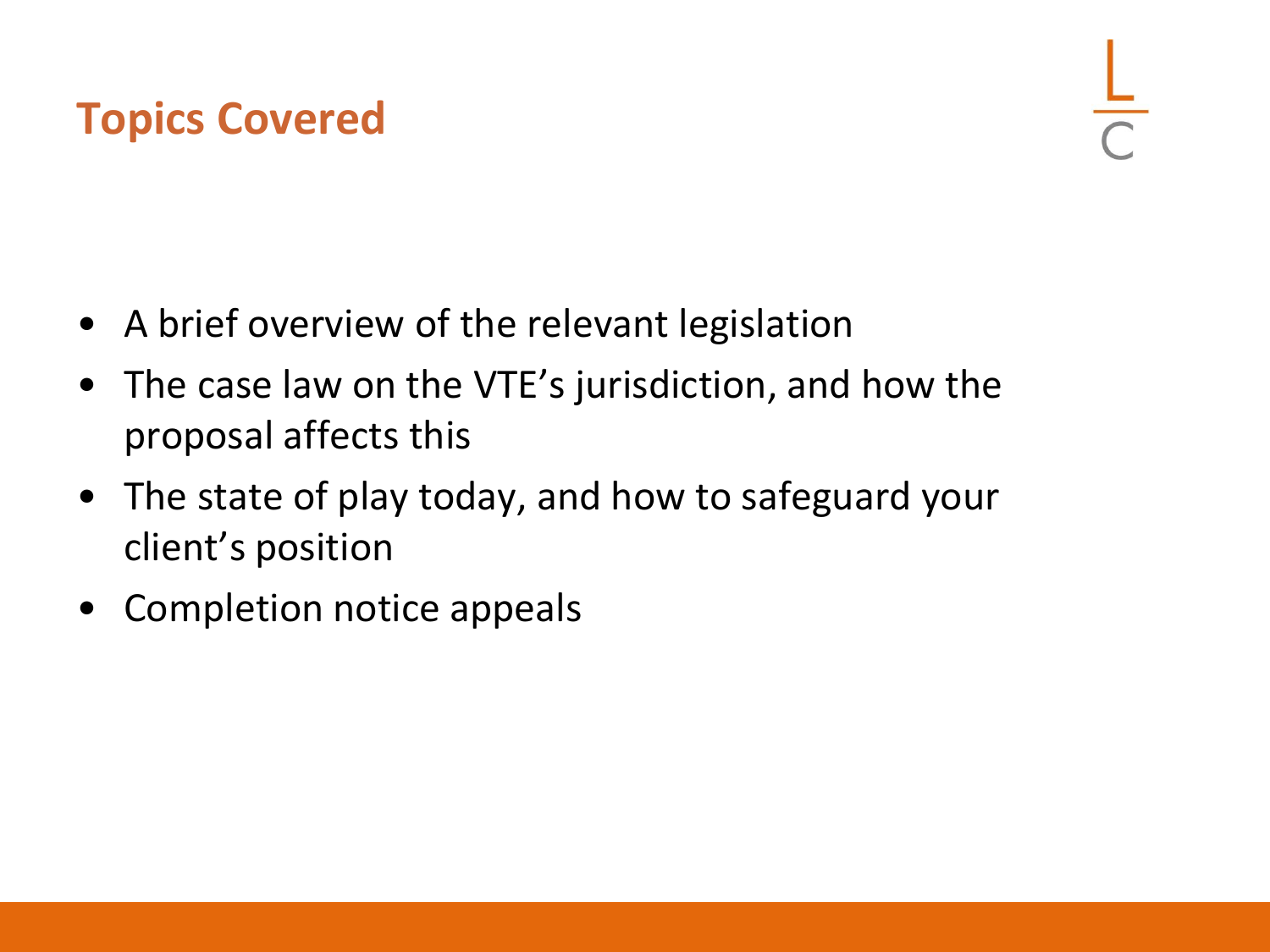### **The legislative framework**

- s. 55 LGFA the starting point
- Schedule 11 creates the VTE
- NDR Regs 2009, Reg 13 the VO refers the disagreement to the VTE
- VTE Regs, Reg 38 the VTE's order-making powers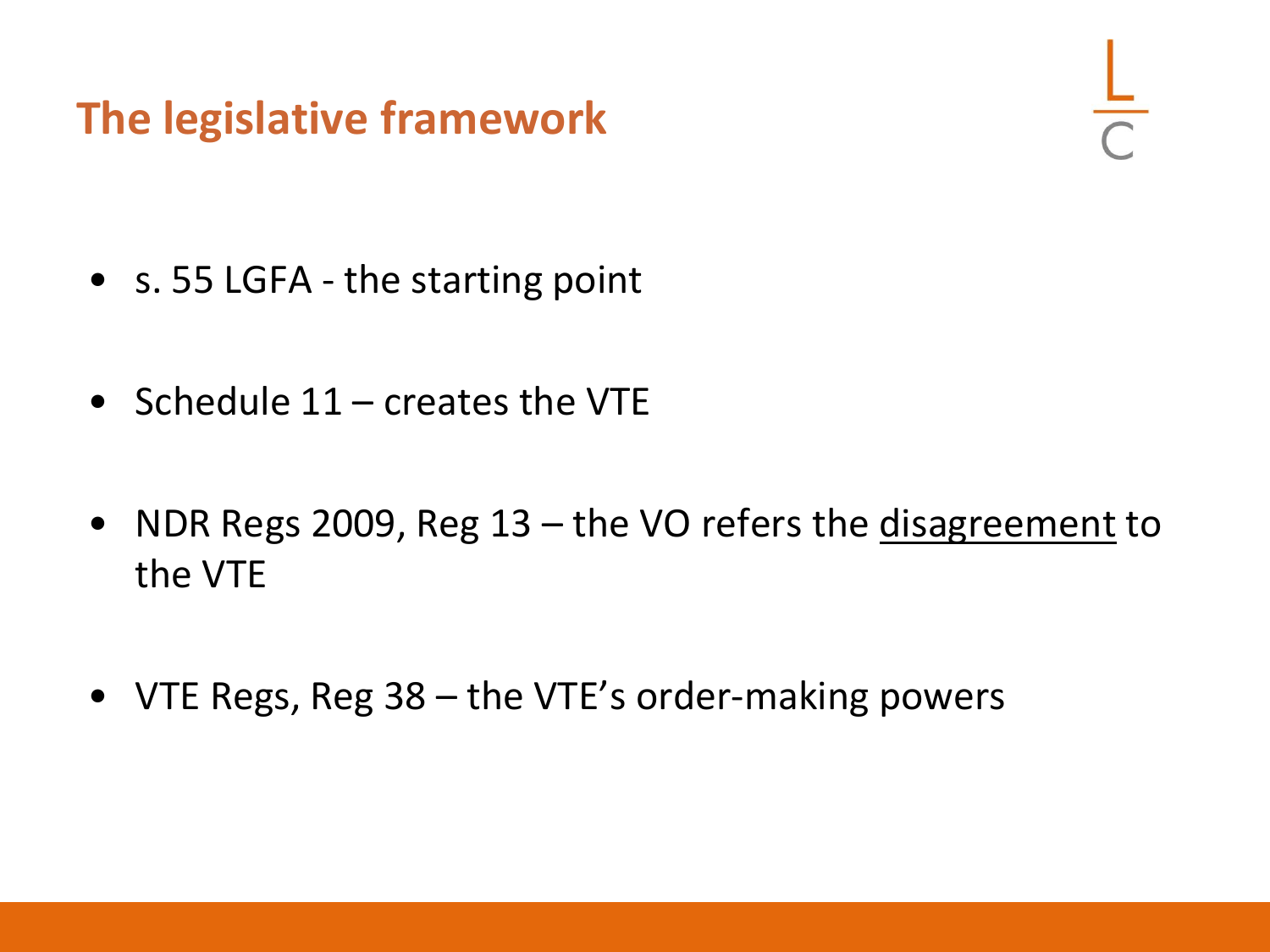**The role of the proposal: the case law**

- First "modern" authority: Shaw v Hughes [1991]
- "the jurisdiction of the [valuation] tribunal is restricted to determining whether or not the contention of the "appellant" as reflected in the appellant's proposal is well-founded. … The jurisdiction of both tribunals is thus limited to the issue raised by the proposal and can be extended no further."
- Decided under the GRA, but still applies under the LGFA: Courtney Plc v Murphy [1998]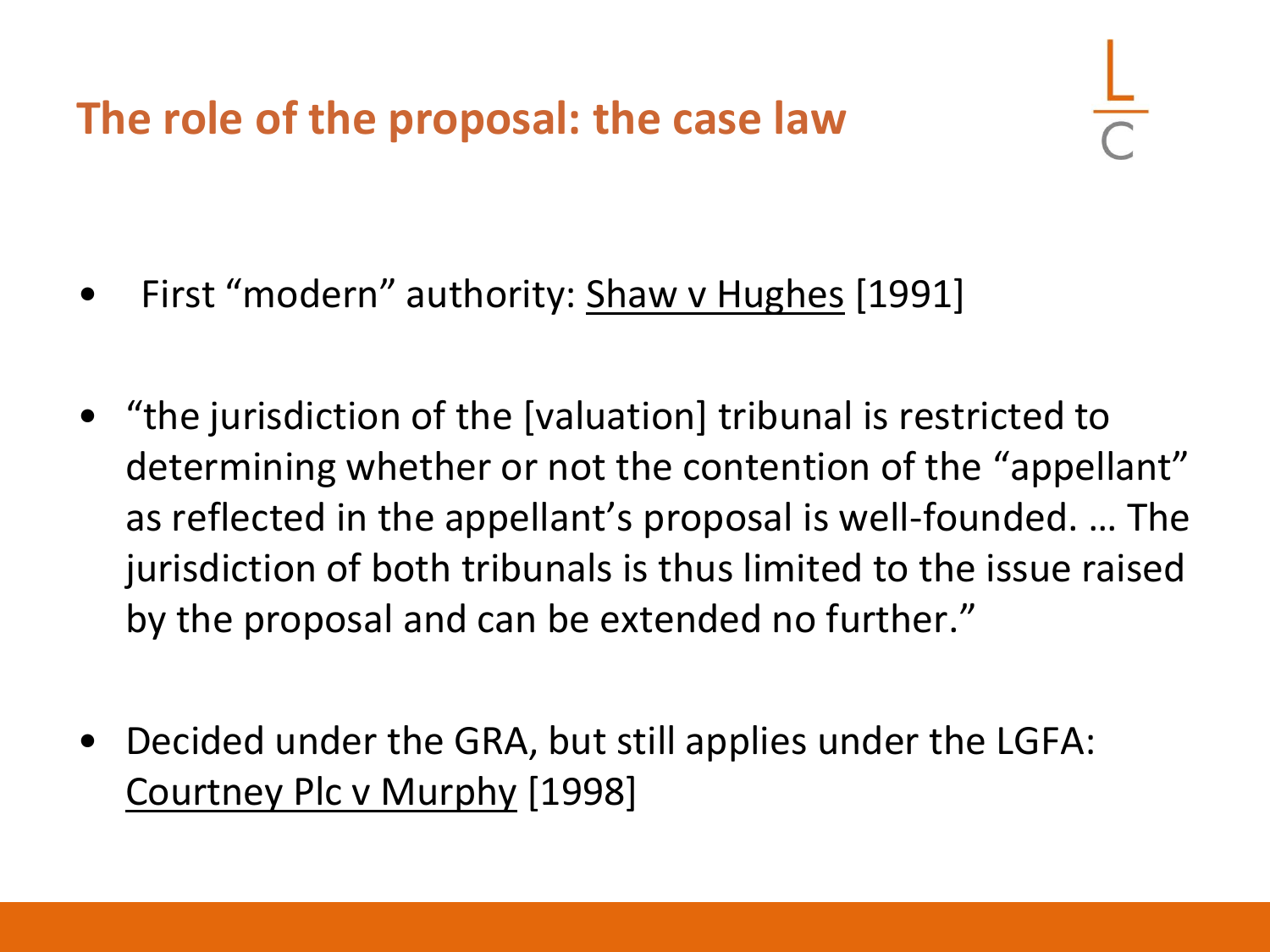- Courtney Plc v Murphy: no jurisdiction to differ from the date in the proposal, where the proposal did not put the date in issue and where the issue not raised until appeal
- Compare with Marks & Spencer Plc v Fearney [2000]: VTE did have jurisdiction where VO actively disputed the effective date from the outset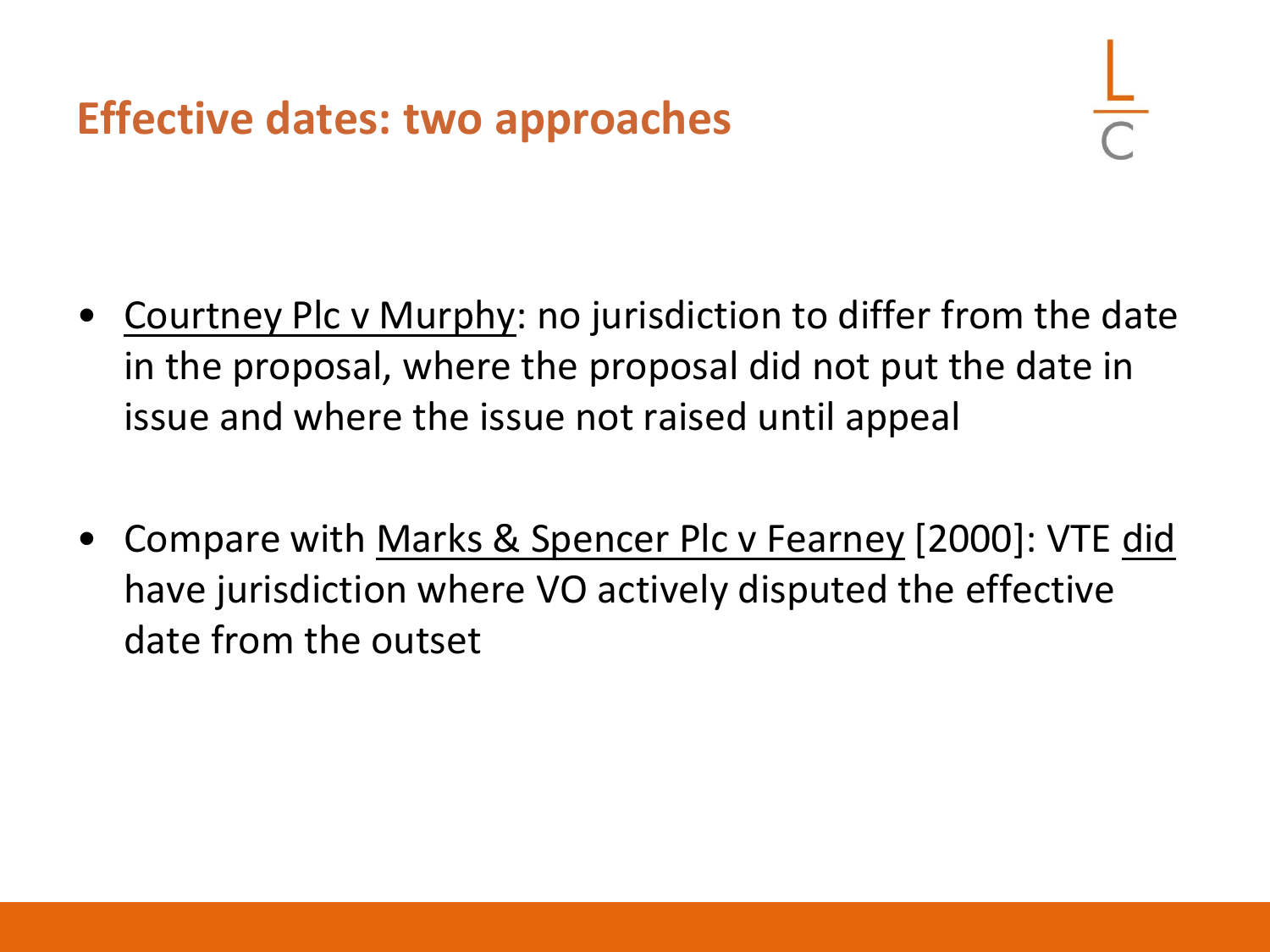#### **The interpretation of proposals**

- Considered in Davey (VO) v O'Kelly [1999]
- "[The proposal should] be construed solely by reference to the wording of that document. We cannot look outside the proposal. We cannot have regard to extrinsic material, that is to say any special knowledge of the valuation officer as to the position, the covering letter and the earlier proposal … The test is: how would the proposal be reasonably understood by those on whom it was served, disregarding any extrinsic material."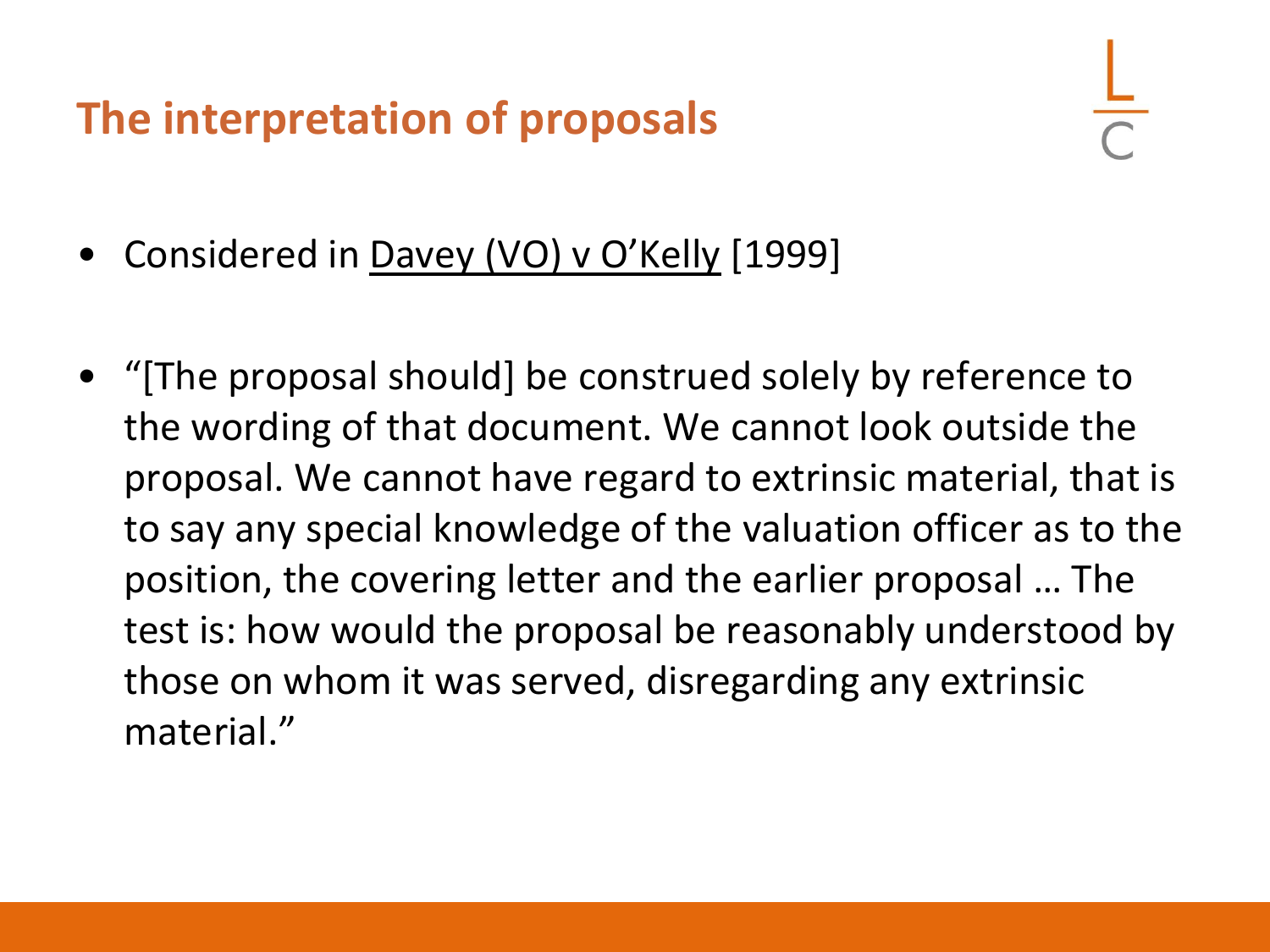**Interpretative latitude – changing approaches**

- Galgate Cricket Club v Doyle (VO) [2001]
- RV proposal that the assessment was "bad in law": VTE able to consider rateability.
- Leda Properties Ltd v Howells (VO) [2009]
- Rateability proposal that the assessment was "incorrect excessive and bad in law" … VTE not able to consider RV.
- The difference: box ticking and the conduct of the hearing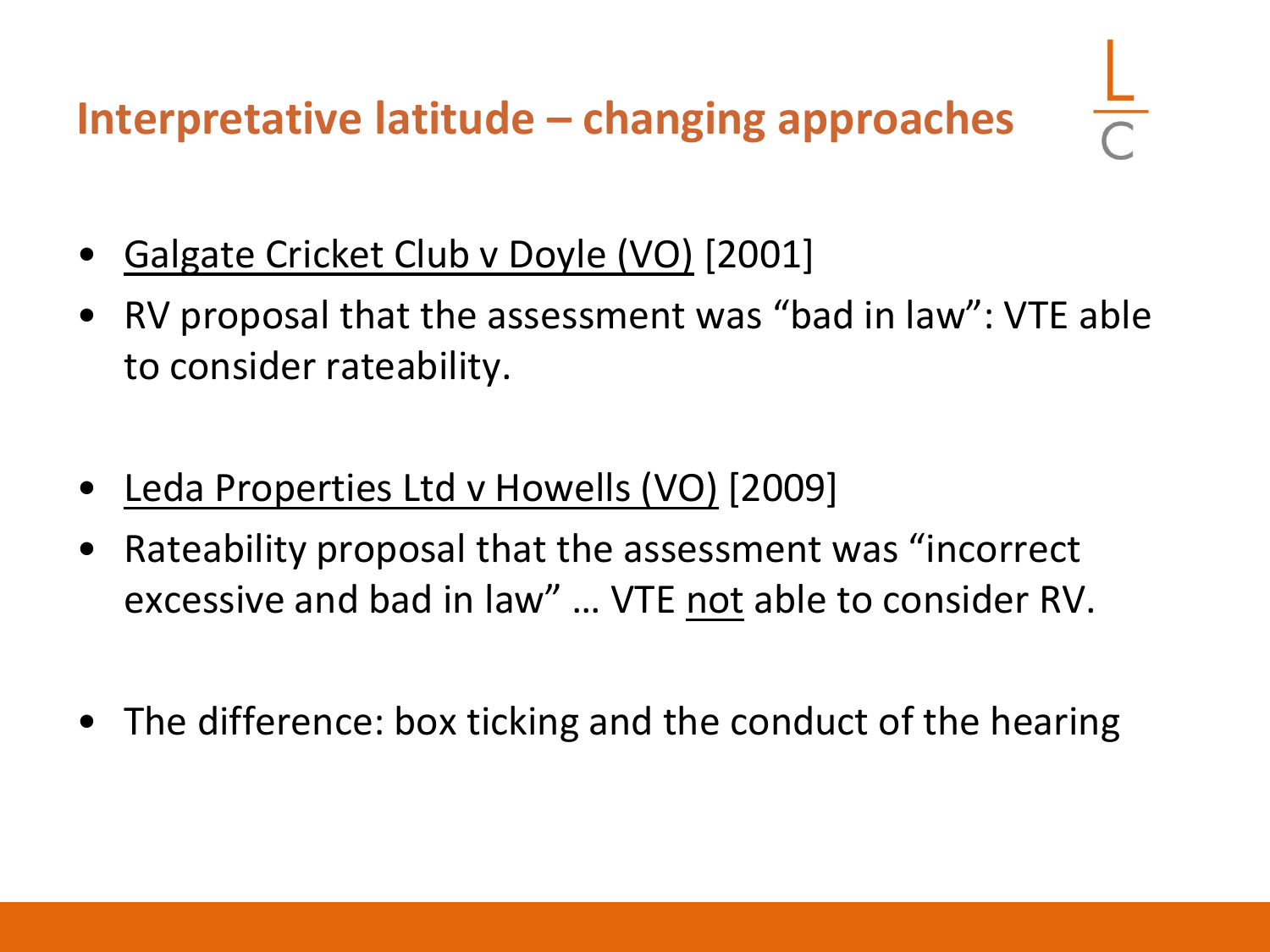#### **Ancillary orders**

- Appears that Reg 38(10) has a narrow scope
- Leda (para 20):
- "An alteration of the assessment pursuant to a proposal to delete the hereditament from the list would not be a matter ancillary to the subject matter of the appeal. It would be a separate principal course of action that could only be based on the consideration of evidence and arguments different from those of relevance to the issue of deletion. The VT did not have power, and this Tribunal does not have power, to direct an alteration of the list pursuant to the proposal that has led to this appeal."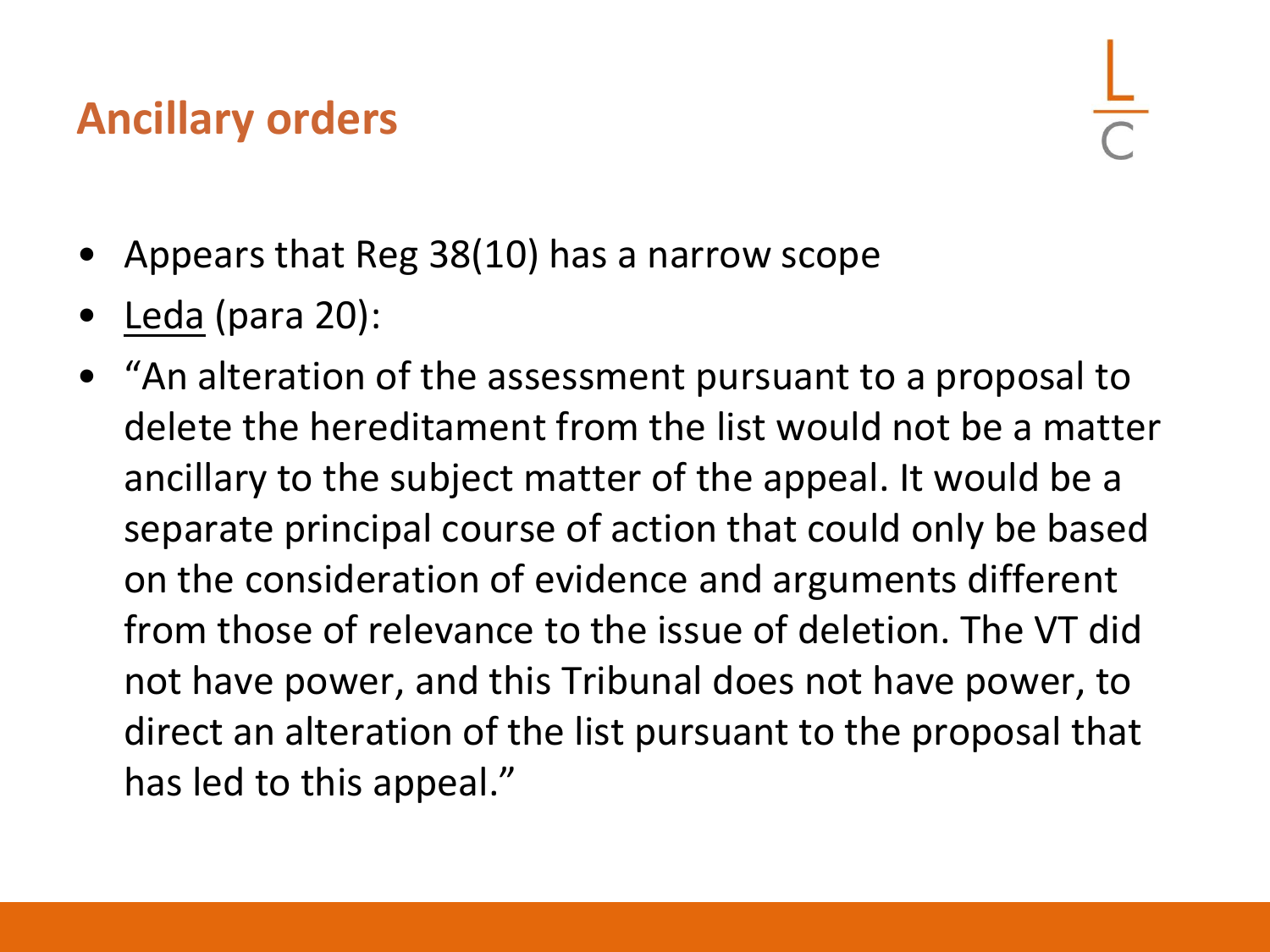- See also:
- Johnson (VO) v H&B Foods Ltd [2013]
- Metis Apartments Ltd v Grace (VO) [2014]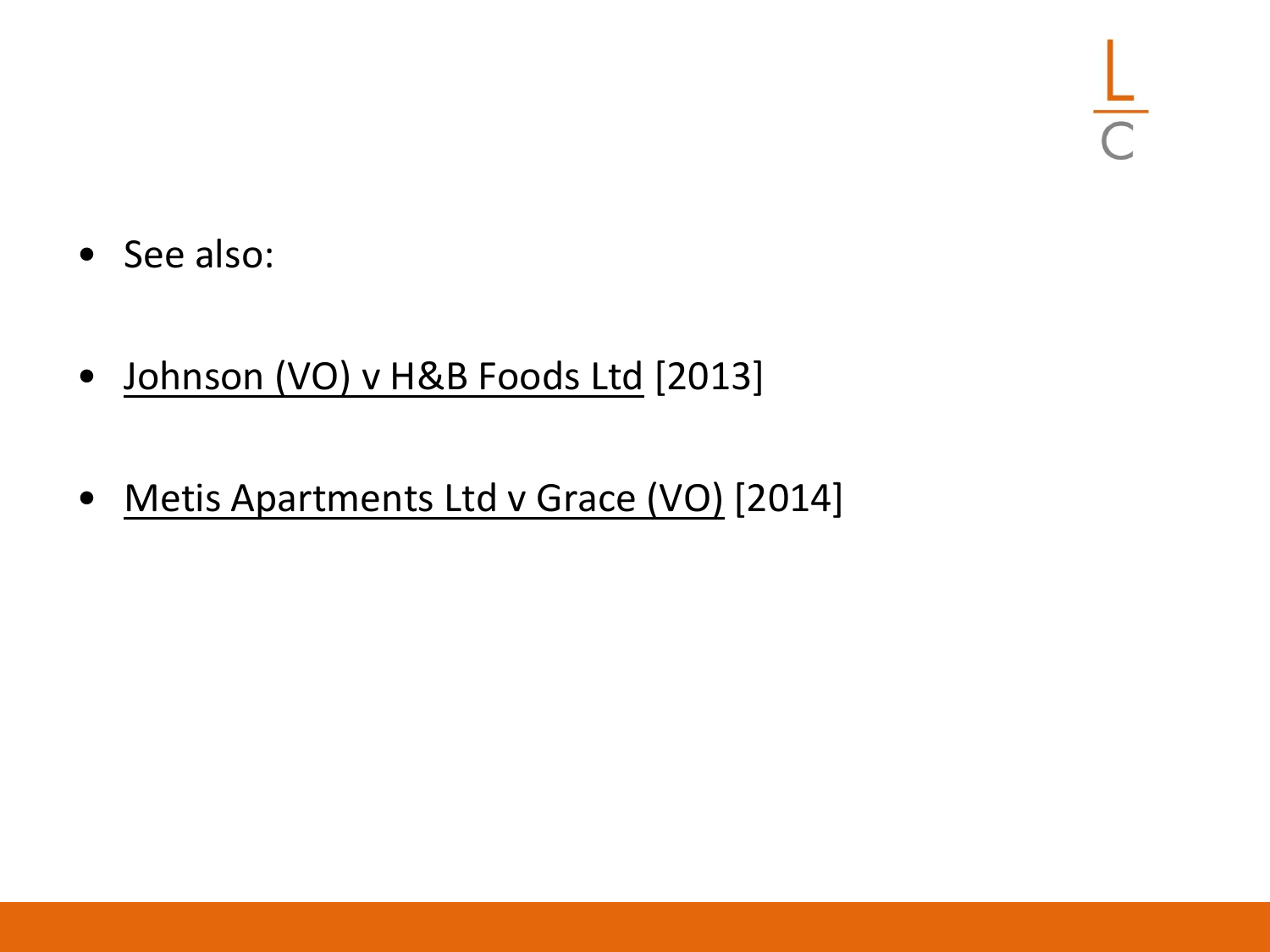**Where are we now?**

- The proposal is critical to the VTE's jurisdiction ... so errors in the proposal cannot be saved by judicial discretion
- Cannot solve jurisdiction problems by agreement: Reeves (VO) v VTE [2015]
- Proposal must incorporate any possible issue for determination, and must be self-contained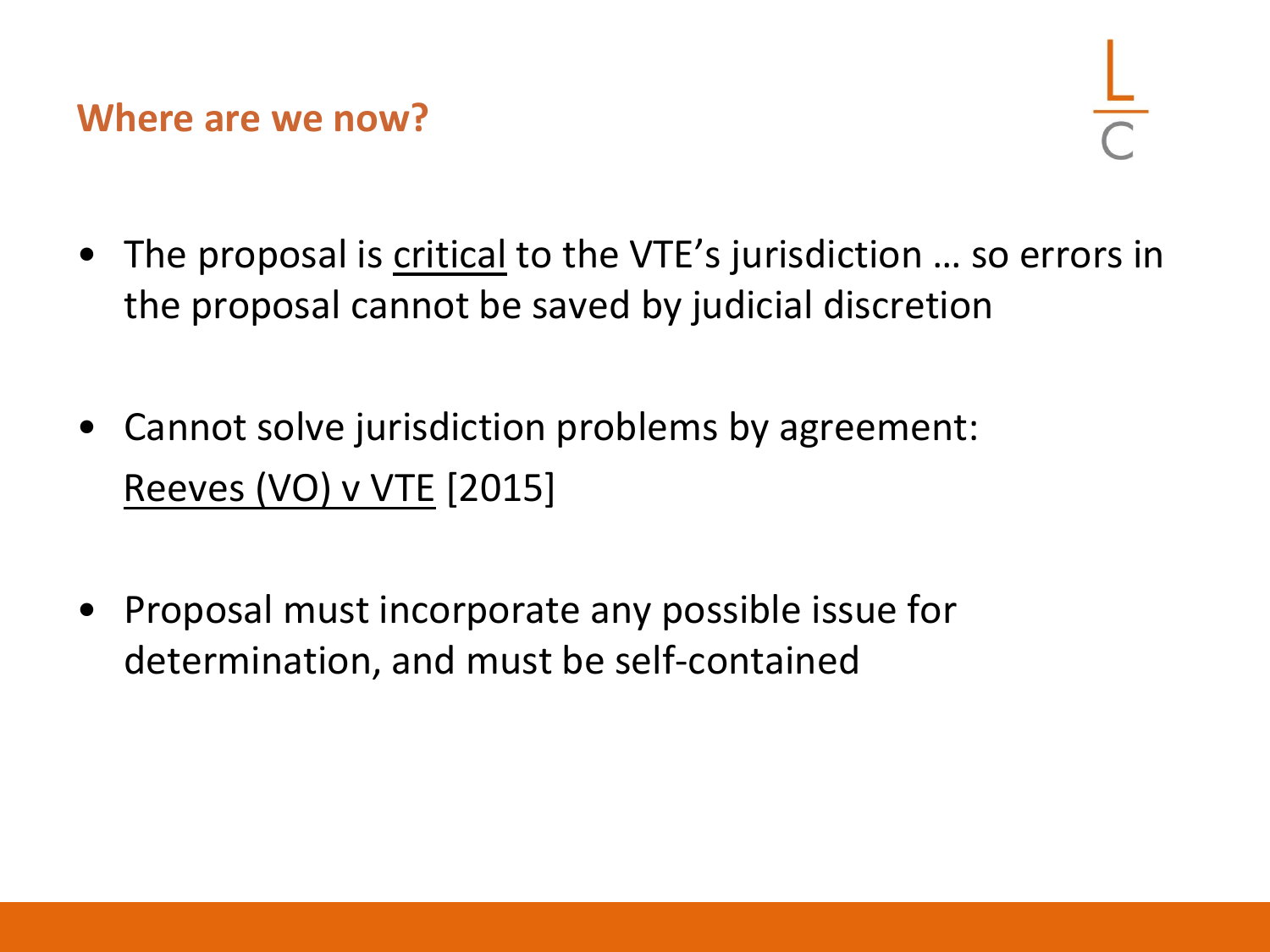$rac{L}{C}$ 

#### If you don't propose it, it cannot happen!